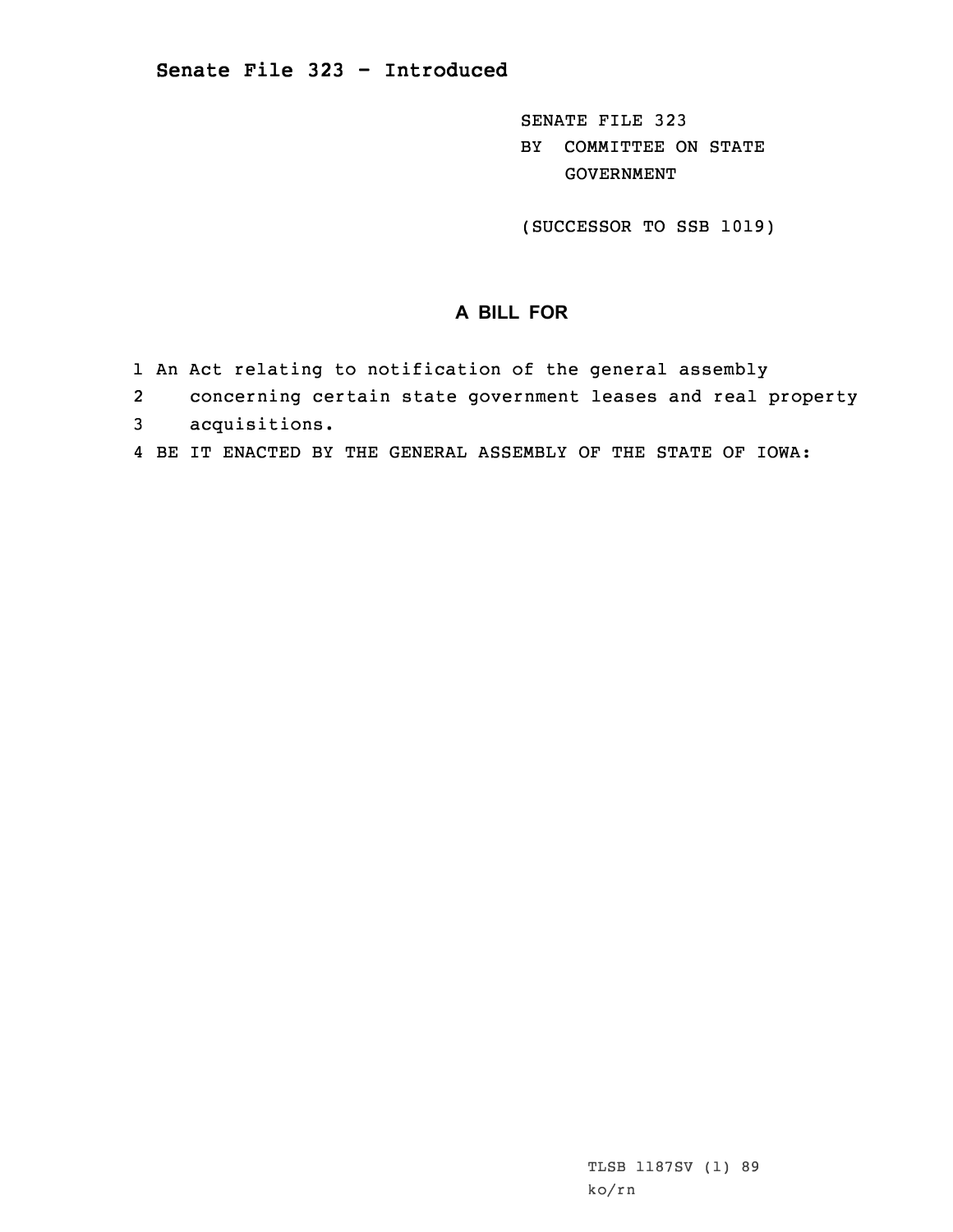## 1 Section 1. NEW SECTION. **7E.5B Real property lease or** 2 **purchase —— notice.**

 In addition to any other provision of law, any purchase or lease of real property, other than on <sup>a</sup> temporary basis, when necessary in order to implement the programs of an authority or protect the investments of an authority, shall require prior written notice from the authority to the legislative services agency. The legislative services agency shall submit the notification to the government oversight standing committees of the general assembly. The notification shall include the information as described in section 8A.321, subsection 16. 12 Sec. 2. Section 8A.321, Code 2021, is amended by adding the following new subsection:

14 NEW SUBSECTION. 16. At least thirty days prior to entering into <sup>a</sup> contract for <sup>a</sup> lease or renewal of <sup>a</sup> lease pursuant to subsection 6 or <sup>a</sup> contract for the acquisition of real property pursuant to subsection 9 in which any part or the total amount of the contract is at least fifty thousand dollars, notify the legislative services agency concerning the contract. The legislative services agency shall submit the notification to the general assembly's standing committees on government oversight. The notification is required regardless of the source of payment for the lease, renewal of lease, or acquisition of real property. The notification shall include all of the following information:

26 *a.* <sup>A</sup> description of the buildings and office space subject 27 to the lease or renewal of lease or <sup>a</sup> description of the real 28 property to be acquired.

29 *b.* The proposed terms of the contract.

 *c.* The cost of the contract, including principal and interest costs. If the actual cost of <sup>a</sup> contract is not known at least thirty days prior to entering into the contract, the director shall estimate the principal and interest costs for the contract.

35 *d.* An identification of the means and source of payment of

-1-

LSB 1187SV (1) 89  $ko/rn$  1/3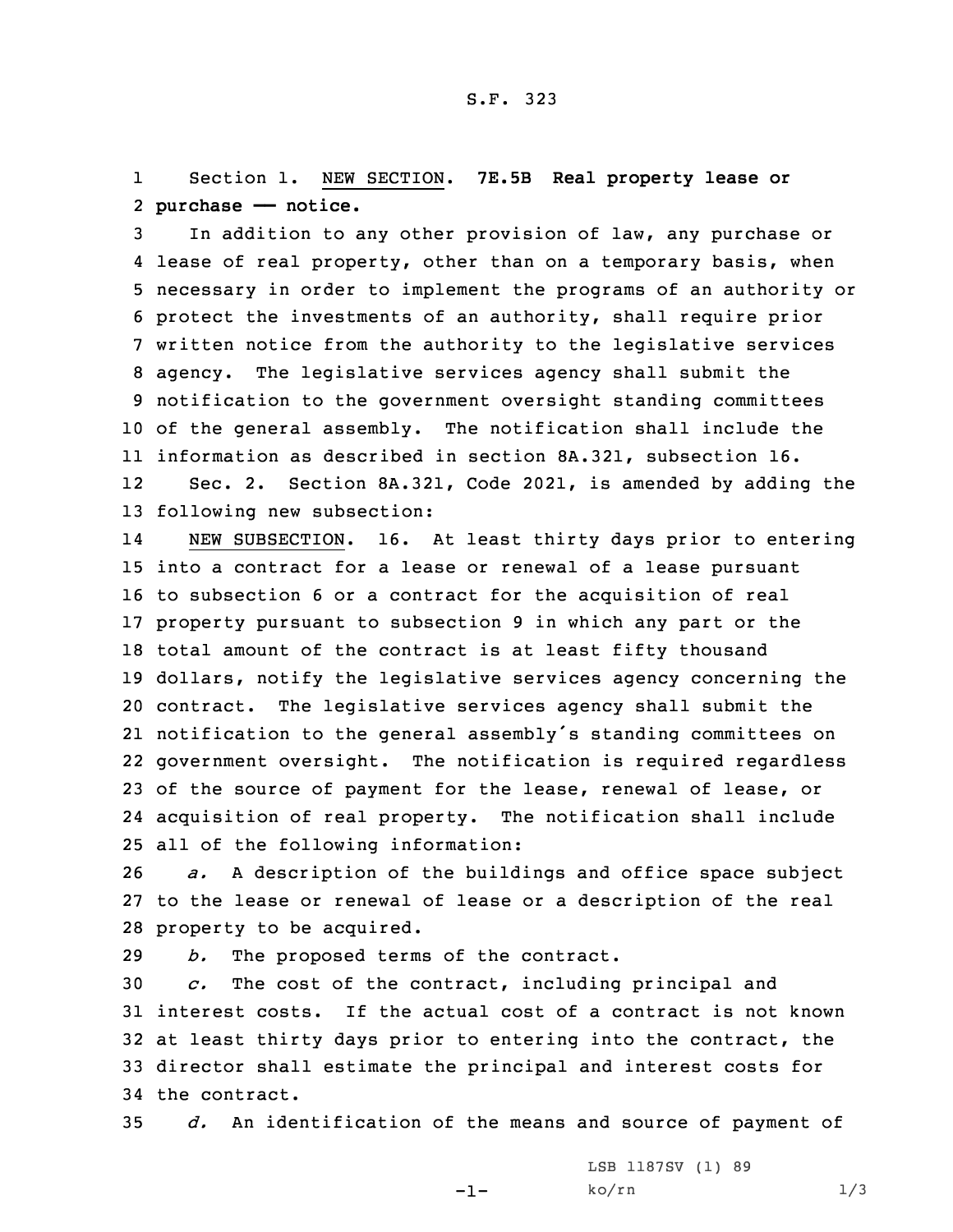S.F. 323

1 the contract.

2 *e.* An analysis of consequences of delaying or abandoning the 3 commencement of the contract.

- 4
- 

EXPLANATION

5 **The inclusion of this explanation does not constitute agreement with** <sup>6</sup> **the explanation's substance by the members of the general assembly.**

 This bill establishes notice requirements relating to certain leases or purchases of real property by the department of administrative services or executive branch authority. New Code section 7E.5B requires an executive branch authority to provide prior written notice to the legislative services agency for submission to the general assembly's standing committees on government oversight information for any purchase or lease of real property, other than on <sup>a</sup> temporary basis, by the authority when necessary in order to implement the programs of the authority. The bill provides that the notification shall include the information as required by the bill for the department of administrative services.

 Code section 8A.321, concerning managing the physical resources of government, is amended to require the director of the department of administrative services to notify and provide to the legislative services agency for submission to the general assembly's standing committees on government oversight information regarding entering into <sup>a</sup> contract for <sup>a</sup> lease or renewal of <sup>a</sup> lease for certain buildings and office space or <sup>a</sup> contract for the acquisition of real property in which any part or the total amount of the contract is at least \$50,000. The bill requires the notification at least 30 days prior to entering into <sup>a</sup> contract and provides that the notification include information describing the buildings and office space subject to the lease or renewal of lease or describing the real property to be acquired, providing the proposed terms of the contract and the cost of the contract, identifying the means and source of payment of the contract, and analyzing the consequences of delaying or abandoning the commencement of the

 $-2-$ 

LSB 1187SV (1) 89 ko/rn 2/3